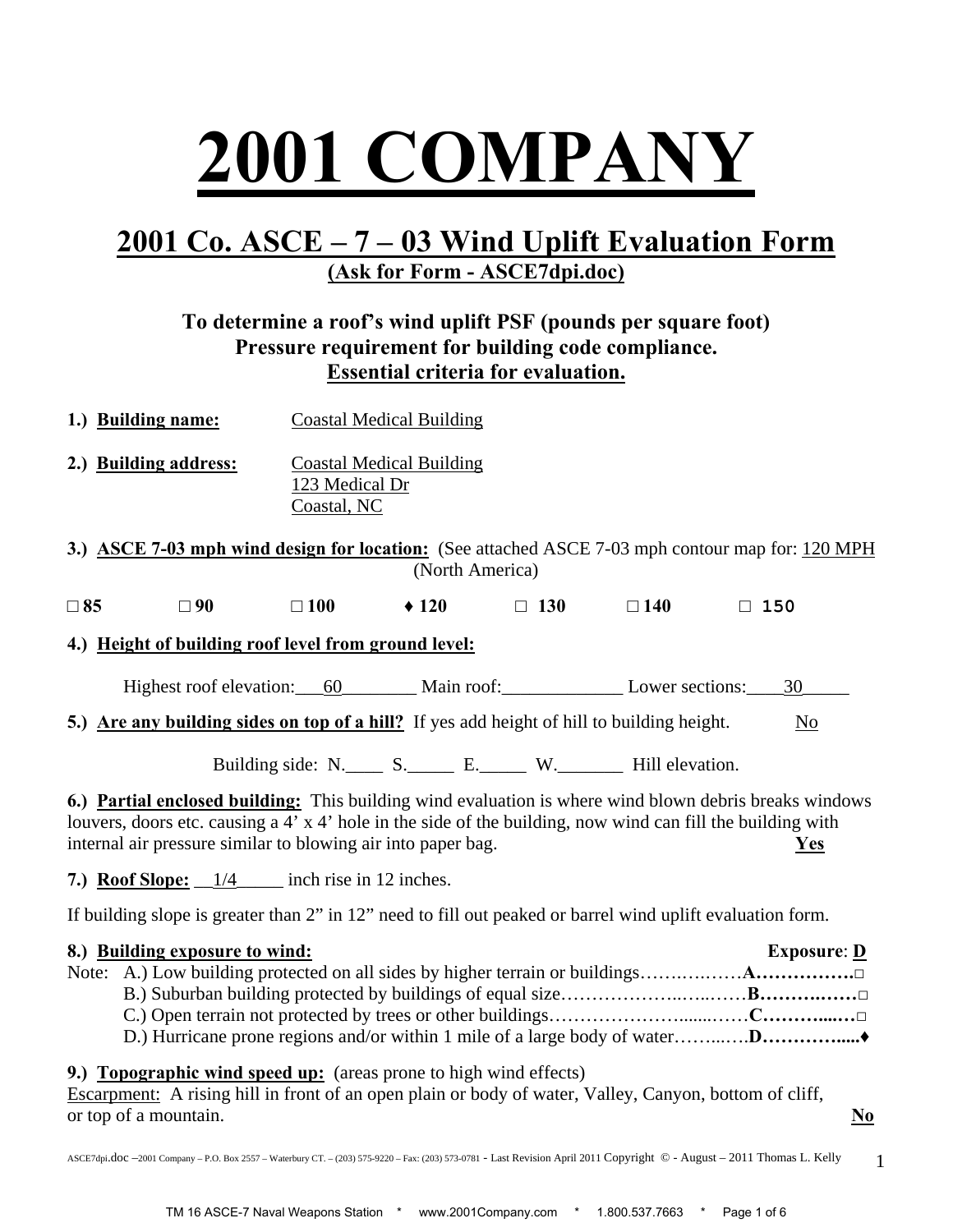**10.) Safety Factor:** To compensate for original construction flaws and aging of building component materials over the years. Plus consideration of human life preservation and community service during natural disasters and civil unrest.

1. **0% Safety Factor:** Actual ASCE 7-03 pressure.

2. **15% Safety Factor:** for low human occupancy residential.

3. **50% Safety Factor:** for 30 or more people occupancy multi family dwellings, small office, manufacturing, and school rooms of over thirty people occupancy FEMA standard.

4. **100% Safety Factor:** Critical facility for high person occupancy, providing human services during national disaster, hospitals, medical centers, police, power stations, fire departments, government service buildings and school.

Describe Building Use and Safety Factor Needed: Hospital 100 %

#### **ASCE 7 Wind design calculations in PSF (pounds per square foot) pressure:**

| 11.) ASCE $7 - 03$ – Actual no safety factor:                                     |  |                                                           |                        |  |
|-----------------------------------------------------------------------------------|--|-----------------------------------------------------------|------------------------|--|
| Safety Factor: 0% Corner: 144 Perimeter: 96 Field: 57                             |  |                                                           |                        |  |
| 12.) Safety Factor 15%: Residential under 30 people occupancy:                    |  |                                                           |                        |  |
| Safety Factor: 15% Corner: ________Perimeter: Field: Field:                       |  |                                                           |                        |  |
| 13.) Safety Factor: 50%: Low occupancy 30 people or more:                         |  |                                                           |                        |  |
| Safety Factor: 50%: Corner: Perimeter: Perimeter:                                 |  |                                                           | Field: $\qquad \qquad$ |  |
| 14.) Safety Factor: 100% High person occupancy Natural Disaster support facility: |  |                                                           |                        |  |
|                                                                                   |  | Safety Factor: 100% Corner: 288 Perimeter: 192 Field: 114 |                        |  |

| Name:           | Fax:          |
|-----------------|---------------|
| Firm:           | E-Mail:       |
| <b>Address:</b> |               |
|                 | <b>Phone:</b> |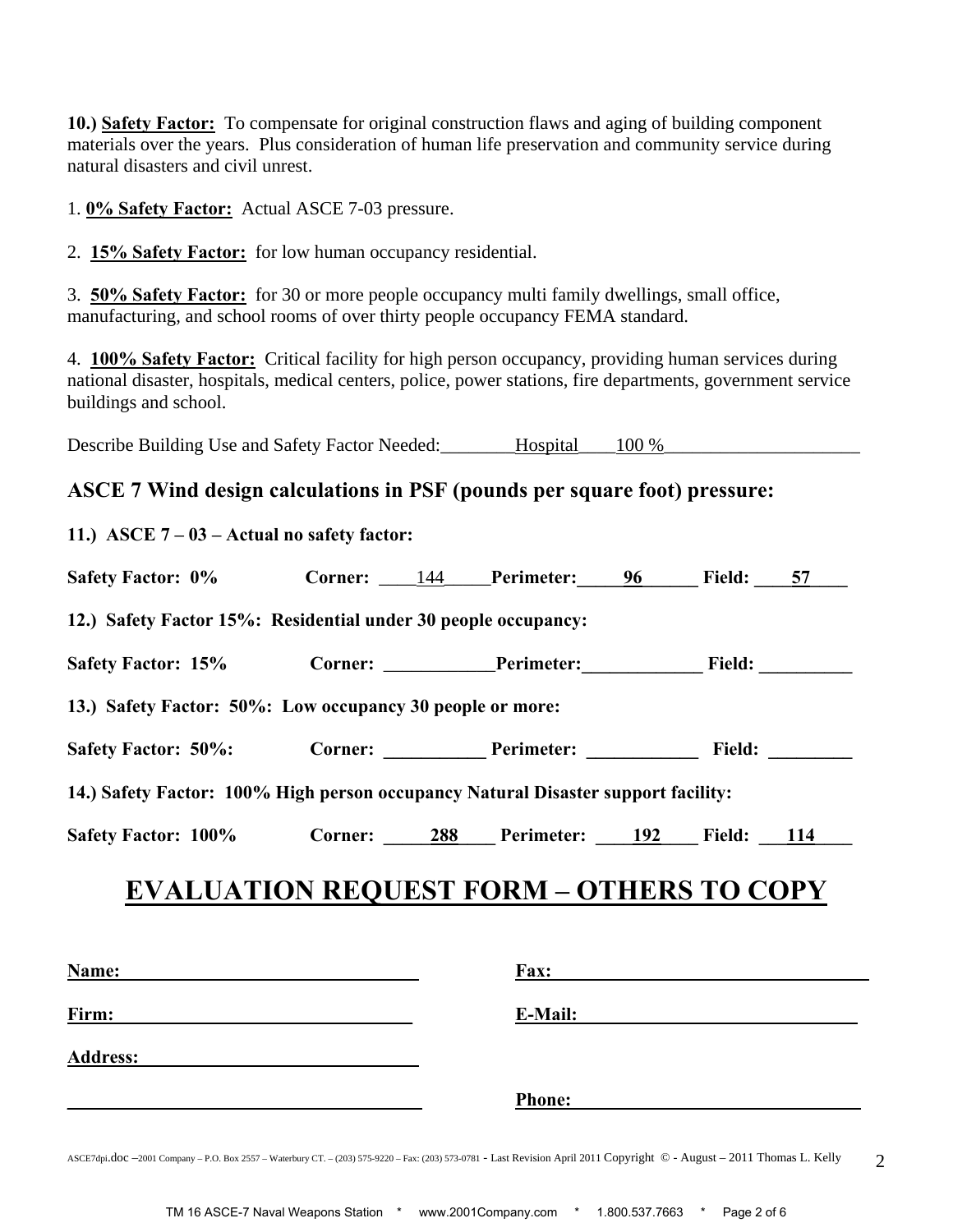## **2001 Co. ASCE 7 – 03 Wind Up Lift Evaluation Form Part 2 - Non-essential factors for ASCE 7 - 03**

**These items can lessen or increase wind uplift for the specific building.** 

| 1.) Adjoining building attached that will funnel wind into the building<br>Causing inside corner wind spill on the roof                                                                                                                   | $\Box$ Yes    | $\triangle$ No               |
|-------------------------------------------------------------------------------------------------------------------------------------------------------------------------------------------------------------------------------------------|---------------|------------------------------|
| Example: intersecting wings L or T shaped                                                                                                                                                                                                 | $\Box$ Yes    | $\bigtriangleup$ No          |
|                                                                                                                                                                                                                                           |               |                              |
| 2.) Up wind buildings shedding wind vortices Into the building:                                                                                                                                                                           | $\Box$ Yes    | $\bigtriangleup$ No          |
| 3.) Predominant wind direction into building: Circle N, S, E, W, NE, SE, SW, NW                                                                                                                                                           |               |                              |
|                                                                                                                                                                                                                                           |               |                              |
| 4.) Within one mile of the coast or large body of water:                                                                                                                                                                                  | $\Box$ Yes    | $\bullet$ No                 |
| 5.) Building perimeter edge: (Length and type)                                                                                                                                                                                            |               |                              |
| A.) Parapet length: Height: Height: B.) Gravel stop length:                                                                                                                                                                               |               |                              |
|                                                                                                                                                                                                                                           | $D.$ ) Other: |                              |
| 6.) Internal pressurized building: Positive pressure in HVAC, system or $\rightarrow$ Yes<br>Multi temperature change, Food Processing, Foundry, and medical facilities.                                                                  |               | $\square$ No                 |
|                                                                                                                                                                                                                                           |               |                              |
| 7.) External air current diversions causing local low pressure regions on a roof:                                                                                                                                                         |               |                              |
|                                                                                                                                                                                                                                           |               | $\triangle$ No               |
|                                                                                                                                                                                                                                           |               | $\bigstar$ No                |
|                                                                                                                                                                                                                                           |               | $\bigtriangleup$ No          |
|                                                                                                                                                                                                                                           |               | $\square$ No<br>$\square$ No |
|                                                                                                                                                                                                                                           |               |                              |
| 8.) Partially open building: 4' by 4' window or door broken open by flying debris.                                                                                                                                                        |               |                              |
| A.) Open airplane hanger or storage shed with one side that could be<br>open to the wind creating internal building pressure <i>manual manual manual</i> $\Box$ Yes<br>B.) Truck doors or drive through side entrance areas that could be |               | $\blacklozenge$ No           |
| C.) 4' x 4' Glass front, or doors or curtain walls that can be broken open                                                                                                                                                                |               | $\square$ No                 |
|                                                                                                                                                                                                                                           |               | $\square$ No                 |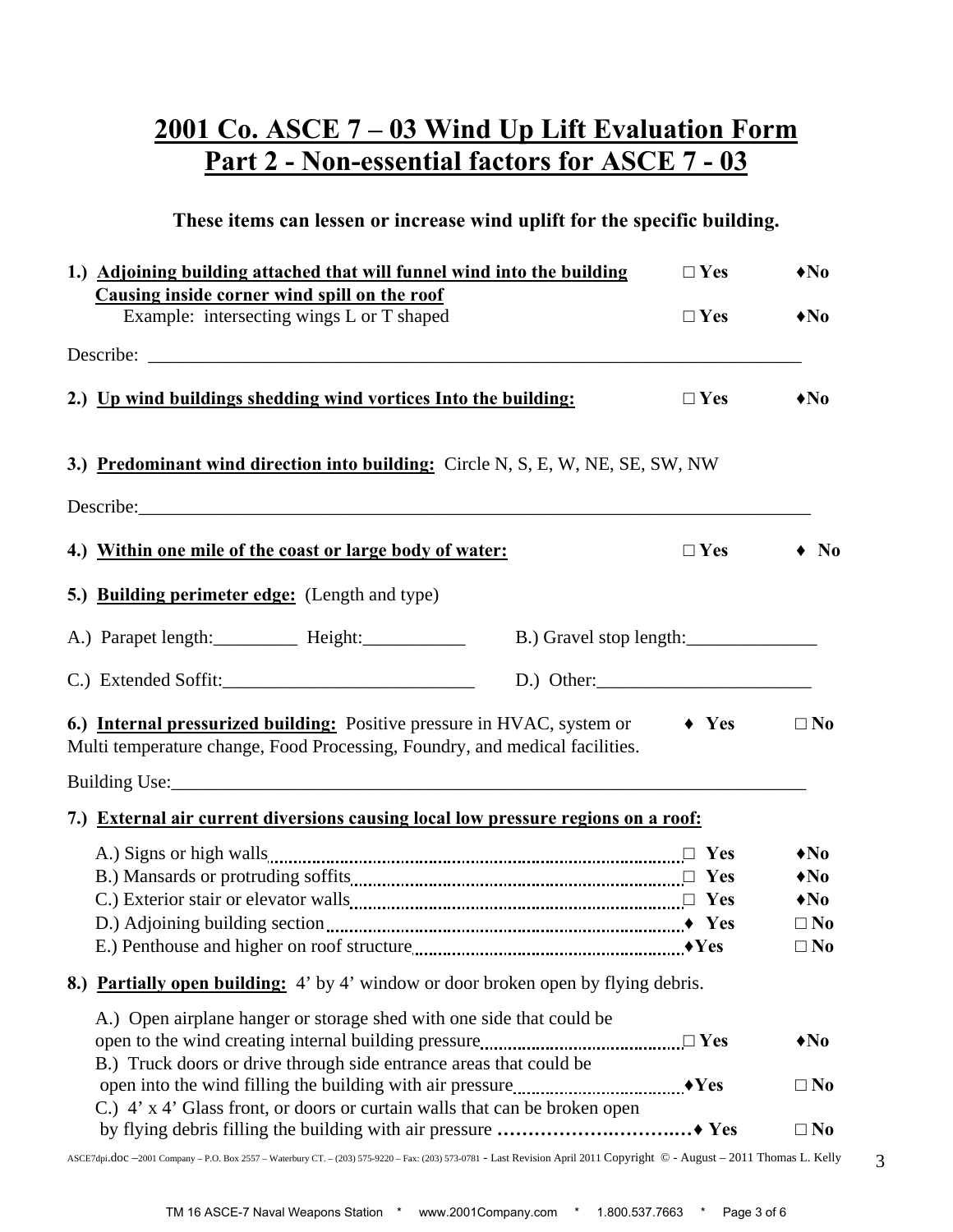|  |  | 9.) Air permeable roof deck: No vapor barrier or air barrier<br>$\ldots$ Yes |  | $\bigstar$ No |
|--|--|------------------------------------------------------------------------------|--|---------------|
|--|--|------------------------------------------------------------------------------|--|---------------|

#### **10.) Deck or existing roof substrate air sealed by one option below:**

| B.) Air barrier 5 mil reinforced poly sheeting mechanically fastened with new insulation boards                                                          |            |              |
|----------------------------------------------------------------------------------------------------------------------------------------------------------|------------|--------------|
| 11.) 2001 Co., patented perimeter and penetration and protrusion air seals: $\Box$ Yes                                                                   |            | $\square$ No |
| $\Box$ OSB $\Box$ Shear Skirt $\Box$ Upside down cover tape $\Box$ Direct membrane termination                                                           |            |              |
| 12.) Hot air stacking effect: Four stories or greater with open shaft areas<br>for hot air to rise to the roof deck and permeate into the roof assembly. | $\Box$ Yes | $\square$ No |
| 13.) Curtain wall construction open to roof or parapet height:<br>To channel building hot air into the flashing or roof assembly.                        | $\Box$ Yes | $\square$ No |
| 14.) Roof edges over 100 ft., in length where secondary wind vortices develop:<br>Or vertical building obstruction that will channel air up the wall     | $\Box$ Yes | $\square$ No |
| 15.) Roof assembly descriptions:                                                                                                                         |            |              |
| 2.) Existing roof assembly description: (Write in specific assembly attachment)<br>A.) Vapor or air barrier on deck:                                     | $\Box$ Yes | $\square$ No |
|                                                                                                                                                          |            |              |
| B.) Insulation: $1.5$ " Iso / 1/4" Perlite                                                                                                               |            |              |
| C.) Water proofing membrane: 2 Ply Granular BUR Surface                                                                                                  |            |              |
| 3.) Preparation for re-roofing: Tear off to existing metal deck                                                                                          |            |              |
| 4.) New 2001 Roof assembly description: $\Box$ or 2001 re-roofing over existing roof deck:                                                               |            | $\Box$       |
| A.) Air barrier:                                                                                                                                         |            |              |
| B.) Insulation:                                                                                                                                          |            |              |
| C.) Cover board:                                                                                                                                         |            |              |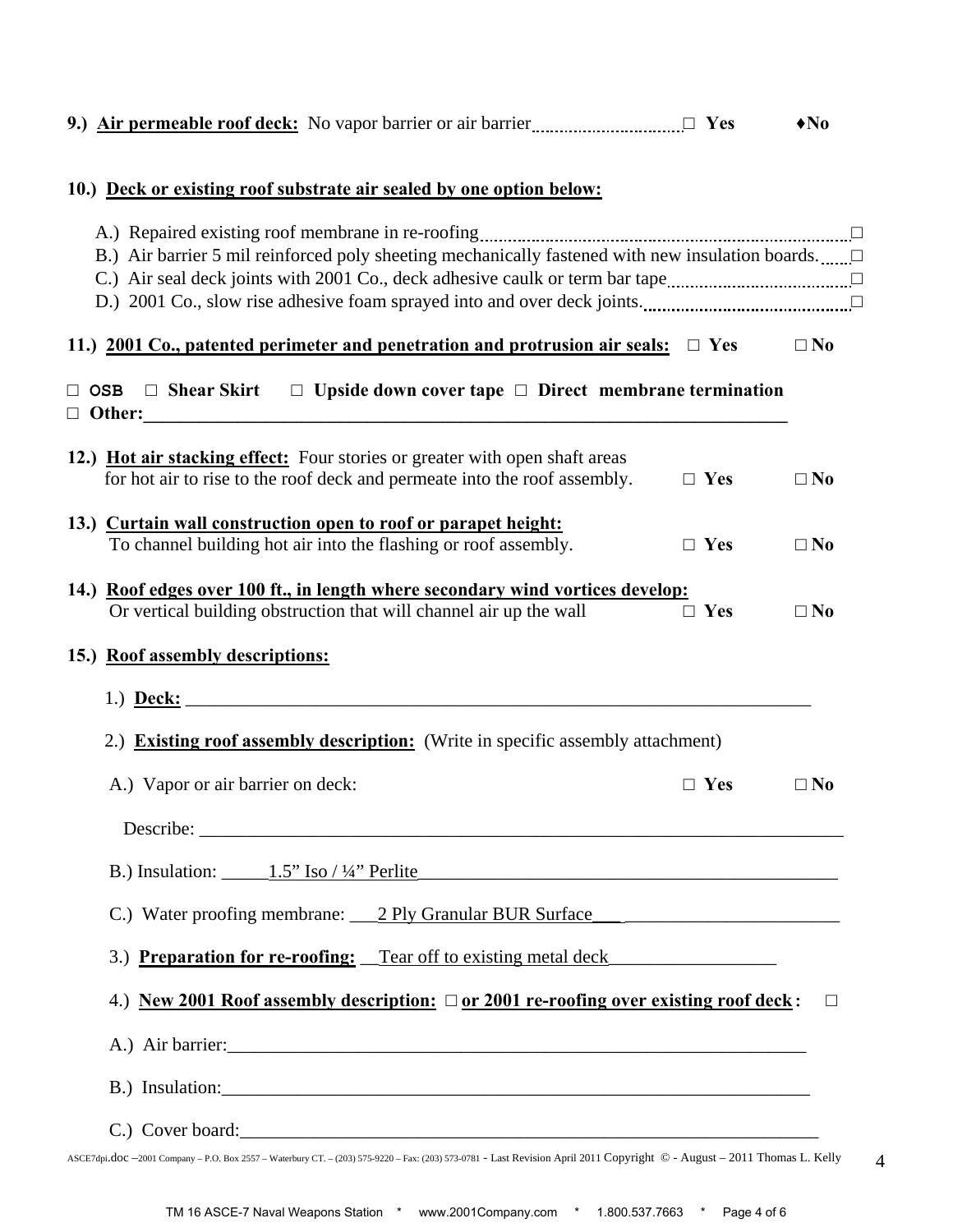| E.) Attachment:        |
|------------------------|
|                        |
| G.) Attachment method: |

### **Building Code Compliance and Other Roof Design Concerns**

| 16.) Snow load design area:                                                      |
|----------------------------------------------------------------------------------|
| 17.) Dead load capacity of roof structure:                                       |
|                                                                                  |
| 19.) Water flow capacity of roof drains:                                         |
| 20.) Capacity of internal drains:                                                |
|                                                                                  |
| 22.) Roof top equipment weight added to roof deck: _____________________________ |
| 23.) Internal building equipment weight added to roof deck: ____________________ |
|                                                                                  |
|                                                                                  |

# **LEFT B LANK INTENTIONALLY**

\_\_\_\_\_\_\_\_\_\_\_\_\_\_\_\_\_\_\_\_\_\_\_\_\_\_\_\_\_\_\_\_\_\_\_\_\_\_\_\_\_\_\_\_\_\_\_\_\_\_\_\_\_\_\_\_\_\_\_\_\_\_\_\_\_\_\_\_\_\_\_\_\_\_\_\_\_\_\_\_\_\_